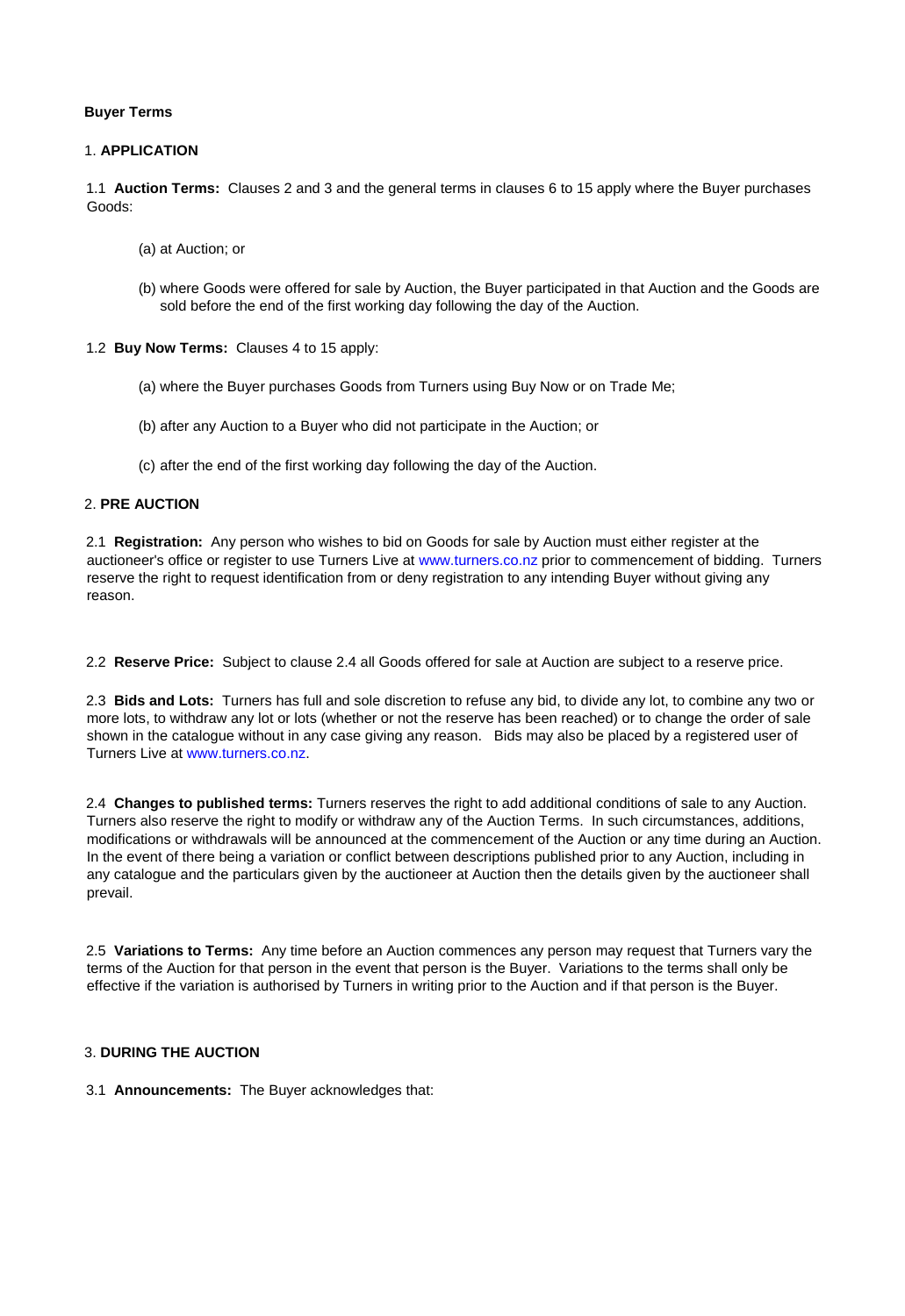(a) during an Auction the auctioneer may place a vendor bid at any price below the reserve price and if that occurs the auctioneer will announce that it is a bid on behalf of the Vendor;

(b) Turners will publish, display or announce whether the Vendor of the Goods is selling the Goods in trade as a supplier (within the meaning of the Consumer Guarantees Act 1993) prior to and during the Auction.

3.2 **Sale:** Once the reserve has been achieved or exceeded the highest bidder shall be the Buyer. On the fall of the gavel or any other similar act which concludes the bidding the Buyer shall have entered into an unconditional agreement to purchase the Goods on the Buyer Terms.

# 4. **SALE OF GOODS AND PAYMENT**

4.1 **Sale:** The Buyer has entered into an unconditional agreement to purchase the Goods on the Buy Now Terms:

- (a) once a written agreement has been entered into by Turners and the Buyer; or
- (b) once Trade Me notifies the Buyer that the Goods have been sold to the Buyer.

4.2 **Payment:** Subject to clause 5 (Trade In Vehicles), the Buyer must pay the Purchase Price for the Goods together with any Fees due to Turners in cleared funds by cash or electronic transfer to the bank account nominated by Turners within 1 working day from the day the Goods are sold to the Buyer. (Please note that we do not accept cheques. We will no longer be issuing cheques from the 31st of July 2021. Please also check with your banks as to when they will stop processing cheques as well.)

## 5. **TRADE IN VEHICLES**

5.1 **Application:** This clause applies if the Buyer purchases a vehicle from Turners using Buy Now.

5.2 **Agreement:** If the Trade In Section has been completed the Buyer offers to sell and Turners agrees to purchase the vehicle specified in that section (**Trade In Vehicle**) on the terms and conditions set out in that sale and purchase agreement and on the Buy Now Terms. In the event of any conflict between the sale and purchase agreement and Buy Now Terms, the Buy Now Terms shall apply.

5.3 **Payment:** The Buyer must pay the Purchase Price for the Goods together with any Fees due to Turners less the trade in price shown in the sale and purchase agreement by payment in cleared funds by cash or electronic transfer to the bank account nominated by Turners within 1 working day from the day the Goods are sold to the Buyer.

(Please note that we do not accept cheques. We will no longer be issuing cheques from the 31st of July 2021. Please also check with your banks as to when they will stop processing cheques as well.)

5.4 **Warranties:** At the time the Buyer entered into an agreement with Turners to purchase a vehicle and again on the date that Turner's takes possession of the Trade In Vehicle the Buyer represents and warrants to Turner's that:

- (a) the Buyer is the sole legal and beneficial owner of the Trade In Vehicle;
- (b) the Trade In Vehicle is free of all mortgages, charges, security interests as defined in the PPSA and other encumbrances;
- (c) the details set out in the Trade In Section are complete and accurate in all respects;
- (d) in all respects the condition and standard of the Trade In Vehicle is the same or better than it was at the date of this agreement;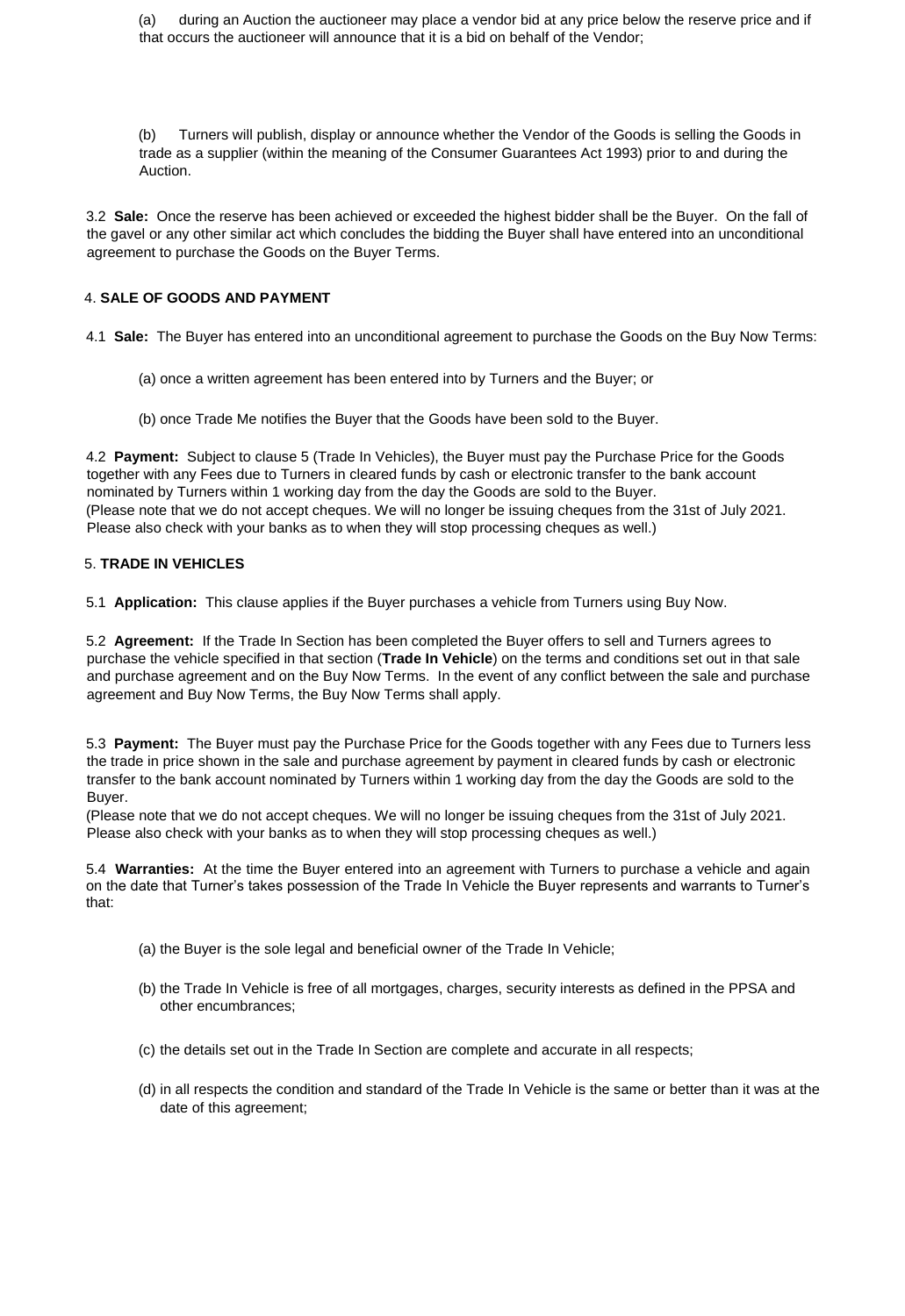- (e) the Trade In Vehicle is not liable to be seized or forfeited to any person and that that all securities and monies owed against the Trade In Vehicle and that all security interests as defined by the PPSA (registered or unregistered) over the Trade In Vehicle have been disclosed in writing to Turners;
- (f) all details of the Trade In Vehicle provided by the Vendor to Turners are true and correct; and
- (g) the Vendor has disclosed to Turners all information concerning the Trade In Vehicle including ownership records, details of any mechanical fault, details of any accident, water or other damage to the Trade In Vehicle notwithstanding the repair or replacement of the damaged part of the Trade In Vehicle, any chassis repair and/or whether the Trade In Vehicle has ever been an insurance write off.

5.5 **Breach**: If Turner's in its sole and absolute discretion at any time considers that any of the warranties in clause 5.4 have or may be breached (to any extent) and/or any other term of the Buyer Terms have been or is likely to be breached by the Buyer then Turners may:

- (a) after the date of this agreement but before giving possession of the vehicle and taking delivery of the Trade In Vehicle:
	- (i) proceed with the sale and purchase of the vehicle and Trade In Vehicle but adjust the Trade In Value to compensate for any loss or damage suffered or likely to be suffered as a result of a breach of any of the warranties including reducing the Trade In Value by an amount equal to the amount required to discharge any security interest over the Trade In Vehicle;
	- (ii) sever and terminate the parts of the Buyer Terms that relate to the Trade In Vehicle and require to you complete the purchase of the vehicle except that you must pay the Purchase Price in full (no offset of the Trade In Value);

(iii) terminate this agreement;

(b) after giving possession of the vehicle and taking delivery of the Trade In Vehicle and in addition to Turner's rights under clauses 5.5(a) and Turners rights to terminate this agreement, Turners may sue the Buyer for any direct or indirect loss or damage suffered (including legal costs on an indemnity basis), and including reasonable storage costs which result from the breach or likely breach of any of the warranties in clause 5.3.

5.6 **Risk:** Risk in and ownership of the Trade In vehicle shall pass to Turner's when Turner's accepts delivery of the Trade In Vehicle.

5.7 **Offset:** Turner's shall offset the Trade In Value against any amount to discharge any security interest (as defined in the PPSA), Fees due to Turners, Purchase Price of any Goods purchased from Turners. In no circumstances shall Turners have any obligation to pay the Trade In Value to the Buyer.

# **GENERAL TERMS**

# 6. **CONTRACT**

6.1 **Agent:** The Buyer acknowledges that Turners is the Vendor's agent and that any sale of the Goods to a Buyer is an agreement between the Vendor and Buyer.

6.2 **Buyer Fees/Payment:** The Buyer shall pay Turners the Purchase Price for Goods plus any Fees and other amounts due under these Buyer Terms. All amounts must be paid to Turner's in cleared funds, by cash without set off or deduction within 1 working day from the day that the Goods are sold.

(Please note that we do not accept cheques. We will no longer be issuing cheques from the 31st of July 2021. Please also check with your banks as to when they will stop processing cheques as well.)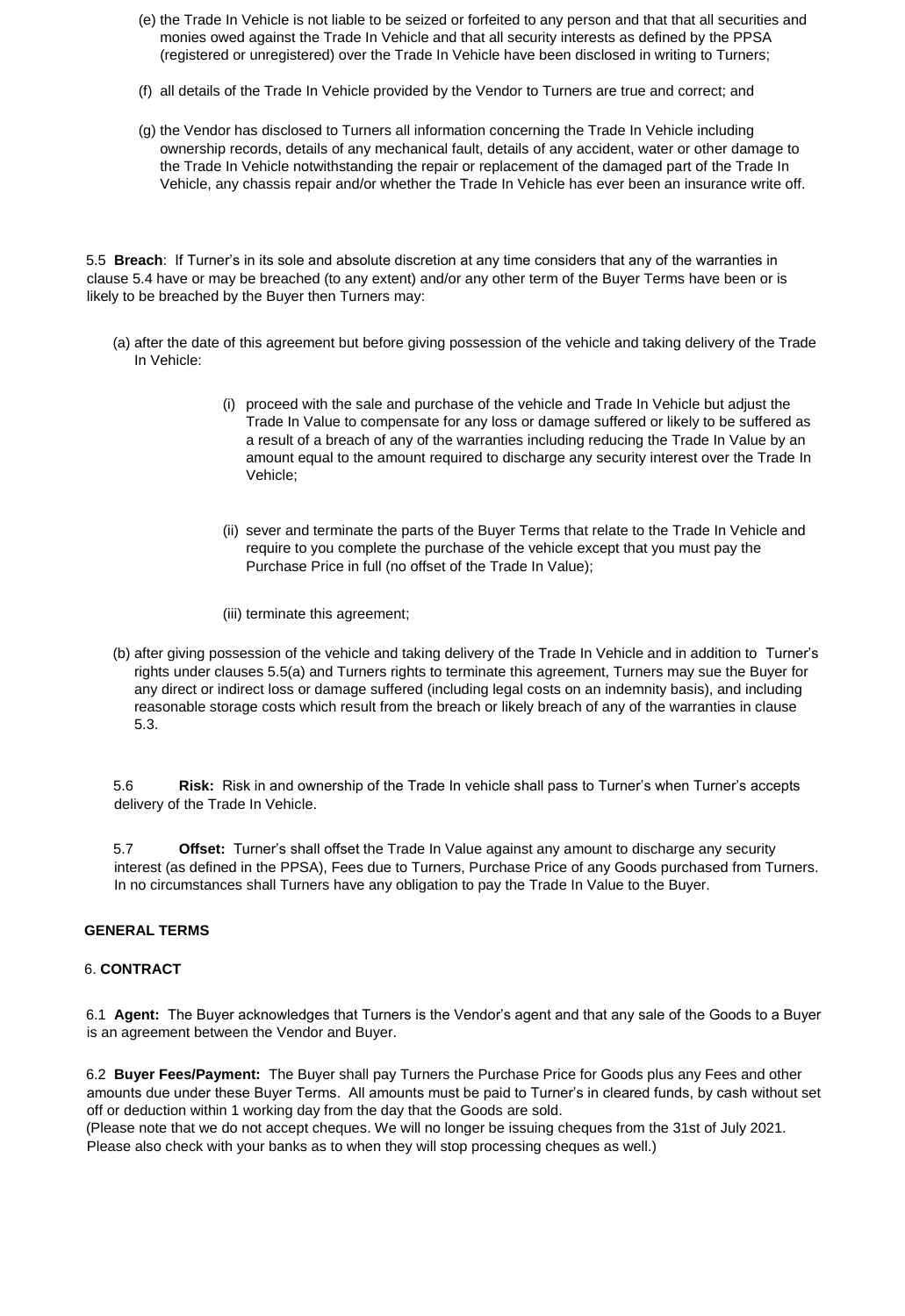## 7. **RISK, TITLE AND DELIVERY**

7.1 **Risk:** Risk in all Goods shall pass to the Buyer at the time the Buyer collects the Goods from Turners. 7.2 **Title:** Goods do not become the property of the Buyer until Turners receives payment of all amounts due from the Buyer to Turners. Turners reserve the right to withhold delivery of the Goods until cleared funds are received and the Buyer complies with all of its obligations under the Buyer Terms.

7.3 **Delivery:** The Buyer shall collect the Goods from Turners on the date title passes. If title does not pass on the date risk passes to Turners the Buyer shall pay Turners storage charges set out in the Services and Fee Schedule.

# 8. **WARRANTIES AND REPRESENTATIONS**

8.1 **Representations:** The Buyer acknowledges and agrees that the Buyer has not relied upon any representation made by the Vendor or Turners and has undertaken its/their own independent inquiries into the Goods and in making the decision to purchase the Goods.

8.2 **Special Use:** Unless disclosed to Turners in writing prior to any sale, the Buyer agrees that it has not communicated any special circumstances to Turners as to the use to which any Goods are to be put.

8.3 **Turners Warranty:** Subject to clause 9.1, Turners warrants that at the time of sale that Turners are authorised to sell the Vehicle and that:

- (a) Turner's will apply the Purchase Price to repay any person who has a Financing Statement registered against the Goods; and
- (b) If the Purchase Price is insufficient to discharge all of the Financing Statements registered at the time the Goods are sold to the Buyer, then contemporaneously with the Buyer delivering the Goods to Turners, Turners shall, subject to the Goods being in the same or similar condition as when they were sold to the Buyer:
	- (i) purchase the Goods from the Buyer for the Purchase Price subject to the Financing Statement; and
	- (ii) refund Fees, if any, the Buyer has paid to Turners in relation to the Goods, or
- (c) any Financing Statements which will not be discharged have been disclosed in full to the Buyer.

8.4 **No Warranties:** Subject to clause 9.1 the Goods are offered for sale "as is, where is" and no representations or warranties, either express or implied are given by Turners or the Vendor:

- (a) as to merchantability or fitness for purpose or quality or condition; and
- (b) where the Goods are vehicles, as to:
	- (i) the condition, mileage, description or performance characteristics of the Vehicle notwithstanding information published in any catalogue or advertisement;
	- (ii) either the distance travelled or the accuracy of the odometer reading of any vehicle;
	- (iii) the past use of any vehicle;
	- (iv) whether the vehicle has or has not suffered flood or water damage, structural, chassis or other repair.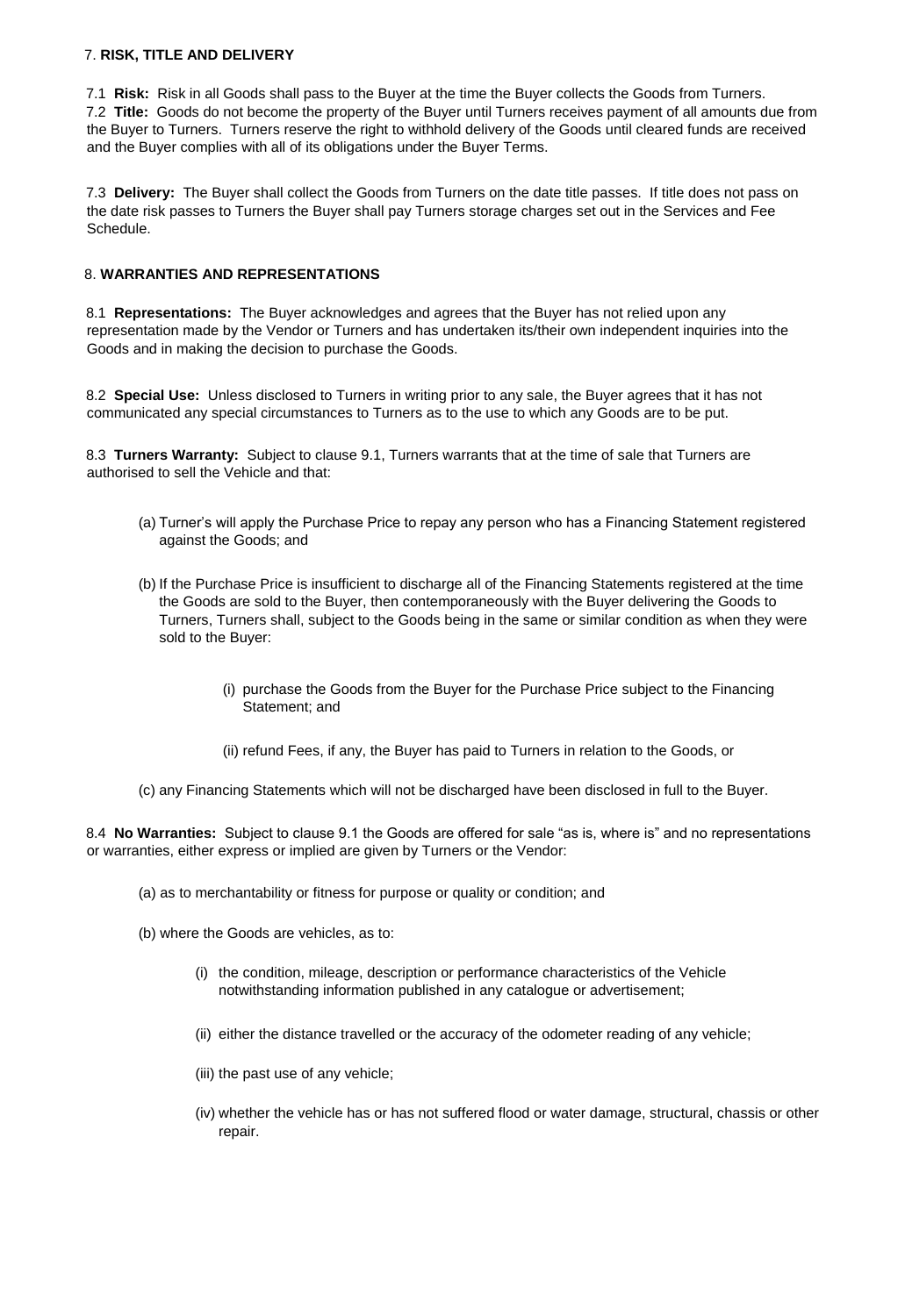## 9. **CONSUMER GUARANTEES ACT**

9.1 **No Contracting Out:** Subject to clause 11.1, where the Consumer Guarantees Act 1993 applies nothing in the Buyer Terms shall contract out of or shall limit the application of that Act.

9.2 **Relevant Circumstances:** Where the Consumer Guarantees Act 1993 does apply the Buyer acknowledges that the following are relevant circumstances in relation to the supply of the Goods and may reduce the acceptable quality guarantee under the Consumer Guarantees Act 1993:

- (a) any information Turners has disclosed on behalf of the Vendor concerning the nature of the Vendor (for example whether the Vendor has used the Goods itself), the context in which the Vendor offers to supply the Goods;
- (b) where the Goods are a vehicle:
	- (i) the results of any Vehicle Condition Report;
	- (ii) any defects or observations in relation to the Vehicle and which are recorded on the CIN card or notified by Turners have been taken into account by the Buyer before bidding on the vehicle;
	- (iii) notification of any defects is an indication to the Buyer that further defects may exist.

# 10. **VEHICLES**

10.1 **Buyer Inspection:** A vehicle is complicated machinery that may contain inherent and latent defects which can only be discovered by a thorough pre purchase inspection. The Buyer acknowledges and agrees that:

- (a) the responsibility for examining and assessing the condition of any vehicle rests with the Buyer;
- (b) Turners recommends that the Buyer carry out a pre purchase inspection even where no defect disclosures have been made by the Vendor; and
- (c) the Buyer has had every opportunity to carry out an inspection and its own evaluation of the Goods and their quality prior to purchasing the Goods.
- 10.2 **Vehicle Condition Report:** Any Vehicle Condition Report attached to the Vehicle has been prepared following a limited and basic inspection of the Vehicle. When preparing the Vehicle Condition Report, no part of the Vehicle was dismantled, no diagnostic testing was undertaken and the Vehicle was driven up to 50km/h from a cold start. The Vendor and Turners recommend that any interested Buyer arrange a full mechanical inspection of the Vehicle prior to purchase.

# 10.3 **Warrant or certificate of fitness:**

(a) Where any vehicle does not at the time of delivery have a current certificate or warrant of fitness the Buyer undertakes to Turners that they will not, except for the purpose of obtaining in-service certification, operate the vehicle until it has been inspected and certified for in service fitness as provided for in Rule 9.12(4) of the Land Transport Rule 35001/1 Vehicle Standards Compliance 2002.

(b) If the vehicle has at the time of delivery a current certificate or warrant of fitness issued more than one month prior to delivery then the buyer acknowledges and accepts this.

10.4 **CIN:** As soon as practicable after the purchase of a vehicle the Buyer must sign a written acknowledgement that Turners has provided the Buyer with a copy of the Consumer Information Notice which was attached to the vehicle or displayed online.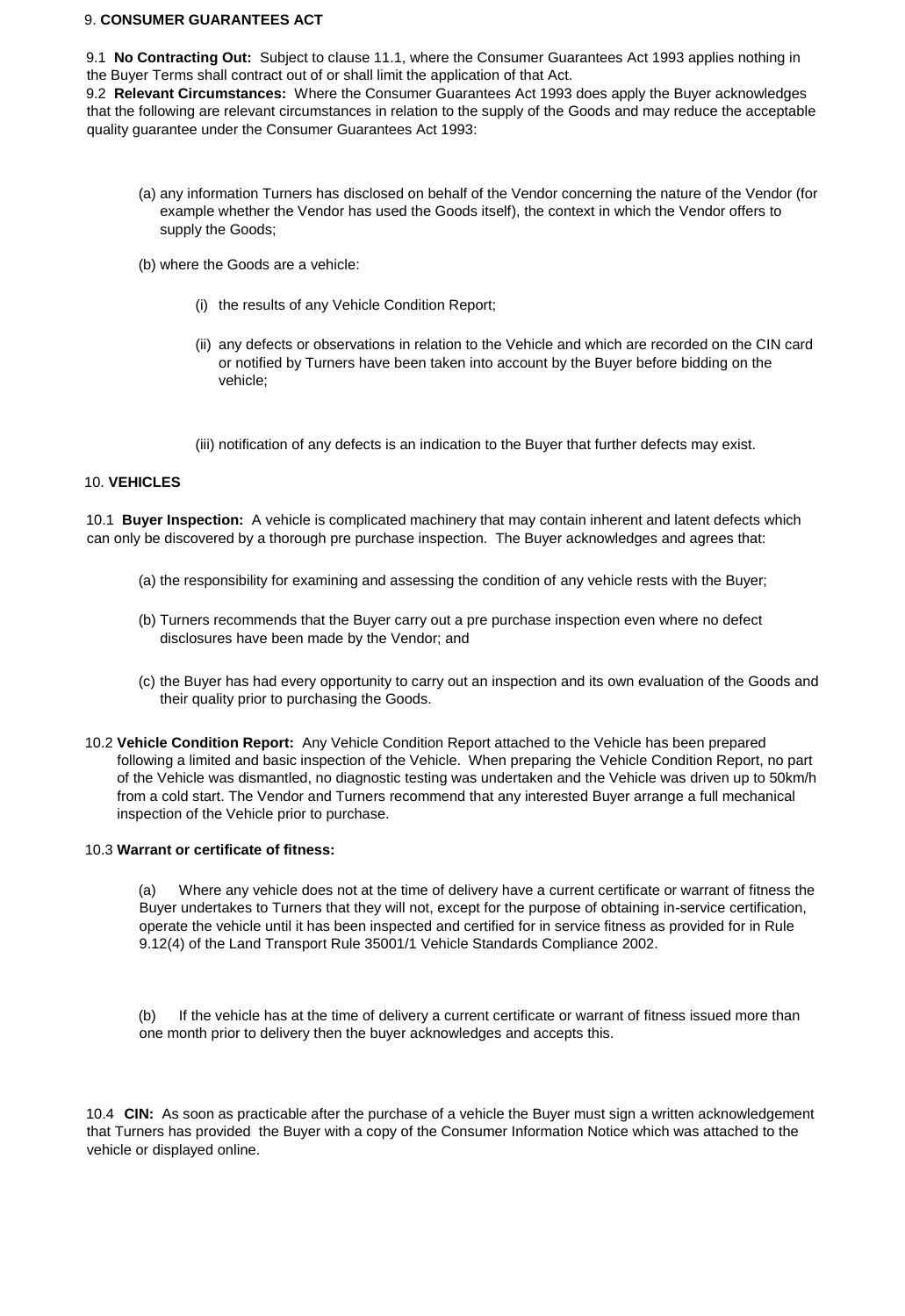10.5 **Change of ownership:** Every Buyer must supply to Turners before taking delivery of a Vehicle the information necessary to enable a change of ownership to be registered. Turners reserve the right to delay release of the Vehicle until this is done.

# 11. **EXCLUSIONS AND LIMITATIONS**

11.1 **In Trade Buyer:** Where the Vendor is In Trade and the Buyer has acquired the Goods in trade, the Vendor, Turners and the Buyer agree to contract out of the Consumer Guarantees Act 1993 and sections 9 (Misleading and deceptive conduct generally), 12A (unsubstantiated representations), and 13 (False or misleading representations) of the Fair Trading Act 1986.

11.2 **Generally:** If the Consumer Guarantees Act 1993 does not apply to the sale of the Goods or if the Vendor and Buyer have contracted out of the Consumer Guarantees Act 1993:

(a) Turners excludes any liability for any representation(s) or statement(s) that may be made or implied by Turners or the Vendor;

(b) in the case of any dispute relating to the Goods or the sale of the Goods any remedy of the Buyer shall be against the Vendor only and under no circumstances (including an action for breach of any fundamental obligation) shall any remedy lie against Turners or any agent, contractor or employee of Turners.

11.3 **Sale of Goods Act Exclusion:** The warranties or conditions implied by the Sale of Goods Act 1908 shall not apply to the sale of the Goods.

#### 12. **BUYER CLAIMS**

12.1 **Application:** This clause applies if a Buyer:

- (a) after being bound to complete a purchase, returns any Goods to Turners and Turners accepts the return of the Goods for any reason; and
- (b) alleges that there has or may have been:
- (i) a breach of any warranties relating to the Goods including statutory warranties, conditions or guarantees which apply to the sale of the Goods, or a breach of any other obligation at law including a breach of the Fair Trading Act 1986, Consumer Guarantees Act 1993, any applicable consumer law or standard, the Motor Vehicle Sales Act 2003 or any other law or regulation whatsoever);
- (ii) a failure by the Vendor to comply with its agreement with Turners.

12.2 **Buyer Claims:** In the event of a Buyer Claim the Buyer may:

(a) request the Vendor's details from Turners for the purpose of pursuing any claim directly against the Vendor;

(b) where Turners confirm that they are willing and authorised to deal with a Buyer claim, discuss the claim with Turners with a view to settling the claim.

### 13. **DEFAULT AND TERMINATION**

13.1 **Default Interest:** The Buyer acknowledges that payment of all amounts due pursuant to these terms on time is essential to Turners. The Buyer will pay Turners interest, if demanded, on any amount due but not paid, from the due date until the date of payment at 15% per annum, calculated daily.

13.2 **Termination:** If the Buyer fails to collect the Goods or pay for the Goods on the date payment is due, Turners may without further notice terminate this agreement.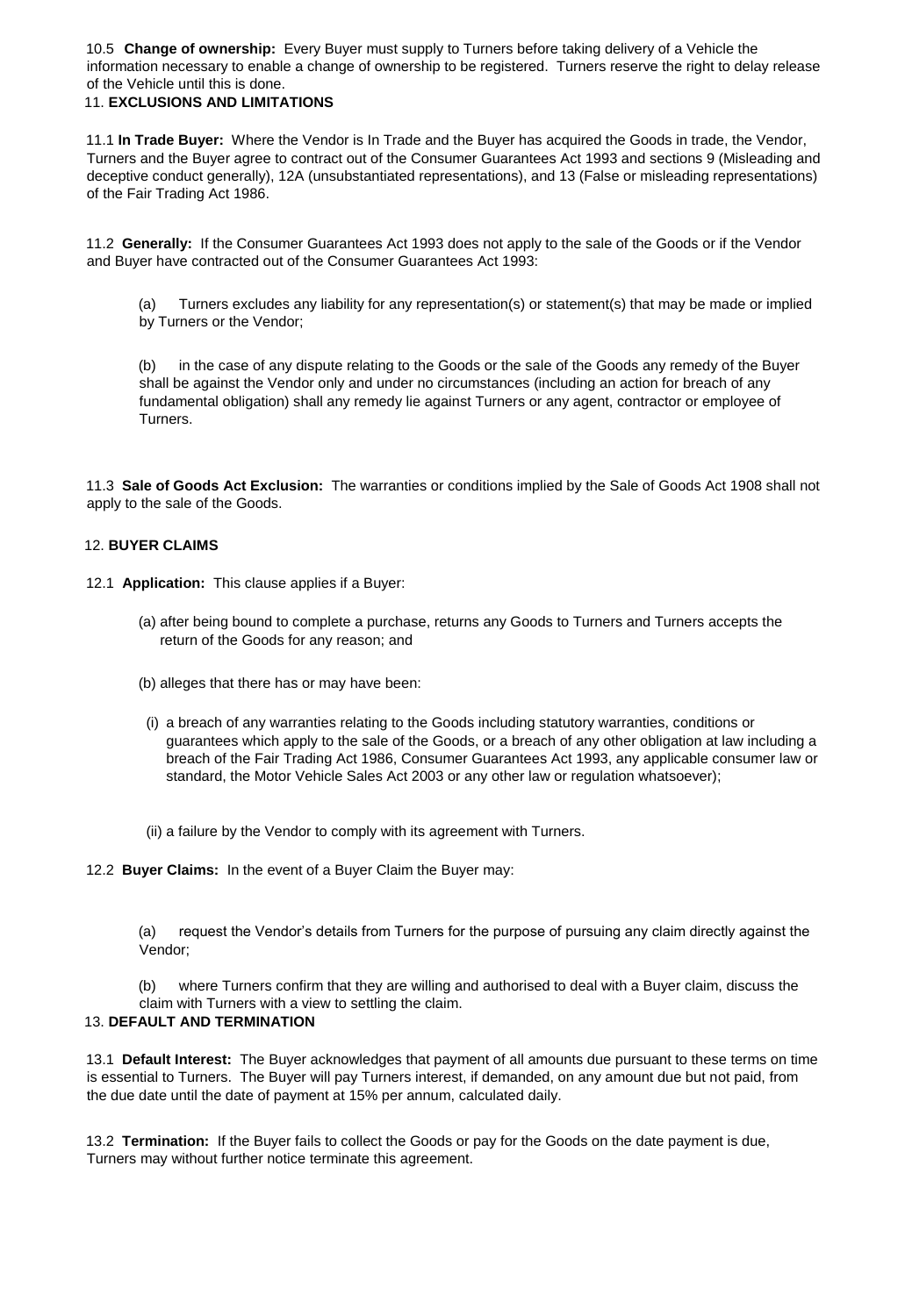### 13.3 **Consequences of Termination:** If this agreement is terminated by Turners under clause 13.2:

(a) the Buyer shall forfeit the deposit (if any) paid to Turners, in which case the Buyer acknowledges and agrees that the deposit represents a reasonable pre estimate of Turners loss; and

(b) the termination will be without prejudice to any rights accrued or obligations owing by the Buyer to Turners as at the date of termination and without limitation to those rights Turners may, at its sole discretion:

- (i) re-sell the Goods by any means and if by auction, at no reserve, and claim from the Buyer all costs and any loss, including any loss on resale;
- (ii)sue the Buyer for the full Purchase Price of the Goods plus interest pursuant to clause 13.1 and costs (including legal costs on an indemnity basis) and including reasonable storage costs.

## 14. **GENERAL**

14.1 **Electronic Messages:** The Buyer acknowledges and agrees that Turners may store personal information and provide the Buyer with unsolicited electronic messages on the terms published on Turners website at [www.turners.co.nz,](http://www.turners.co.nz/) [a](http://www.turners.co.nz/)vailable from any of Turners premises or will be made available by mail on request.

14.2 **Costs:** Turners may recover from the Buyer any and all costs incurred by Turners in enforcing the provisions of these terms, including debt collection costs and any legal costs as between solicitor and client on an indemnity basis.

14.3 **Privity:** Clauses in the Buyer Terms which are for the benefit of Turners or the Vendor are intended to be for the benefit of Turners, Turner's employees, agents, contractors and assigns jointly and severally and the provisions of the Contracts (Privity) Act 1982 apply accordingly.

14.4 **Entire agreement**: The Buyer Terms constitute the entire agreement between the parties.

#### 15. **DEFINITIONS**

15.1 Capitalised words on these terms will apply in addition to the following definitions unless the context otherwise requires:

**Auction** means the sale of Goods by public auction carried out by a Turners auctioneer.

**Auction Terms** mean the terms in clauses 2 to 3 and the general terms in clauses 6 to 15.

**Buy Now Terms** mean the terms in clauses 4 to 15.

**Buyer** means the person who has purchased Goods.

**Buyer Claim** has the meaning set out in clause 12.1. **Buyer Terms** means the terms set out in this agreement.

**Consumer** has the meaning set out in the Consumer Guarantees Act 1993.

**Fees** means the fees payable by the Buyer and displayed in the auction rooms, auction catalogue, online at www.turners.co.nz and set out in the Services and Fee Schedule.

**Financing Statements** means any financing statement(s) as defined in the PPSA, which are prima facie valid and are registered on the PPSR at the time Goods are sold.

**Goods** means personal property sold to the Buyer on these terms.